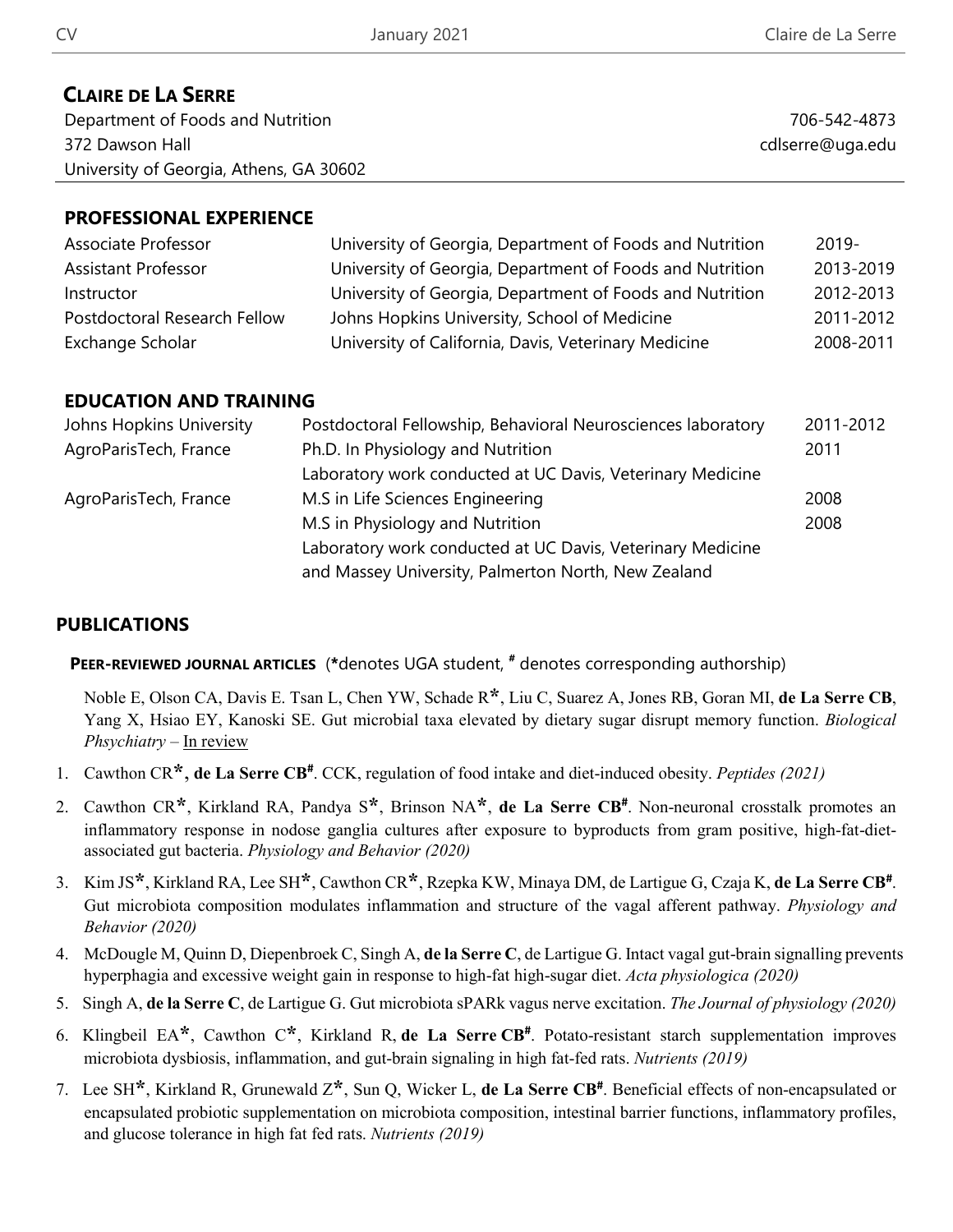- 8. Grunewald ZI**\***, Kirkland R, Lee SH**\***, Ross M, **de La Serre CB#.** Cannabinoid receptor type-1 partially mediates metabolic endotoxemia-induced inflammation and insulin resistance. *Physiology and Behavior (2019)*
- 9. Klingbeil E**\***, **de La Serre CB#** . Microbiota modulation by eating patterns, dietary and macronutrient composition; impact on food intake. *American Journal of Physiology -Regulatory, Integrative and Comparative Physiology (2018)*
- 10. Kim J**\***, **de La Serre CB#**. Diet, gut microbiota composition and feeding behavior. *Physiology and Behavior (2018)*
- 11. Cawthon C**\***, **de La Serre CB#**. Gut bacteria interaction with vagal afferents. *Brain Research (2018)*
- 12. Lee SH**\***, Keirsey K, Kirkland R, Grunewald ZI**\***, Fischer JG, **de La Serre CB#**. Blueberry supplementation improves gut microbiota, inflammatory profile and insulin signaling in high fat fed rats. *The Journal of Nutrition (2018)*
- 13. Pati S, Krishna S, Lee JH, Ross MK, **de La Serre CB**, Harn DH, Wagner JJ, Filipov NM, Cummings BS. Effects of high-fat diet and age on the blood lipidome and circulating endocannabinoids of female C57BL/6 mice. *BBA - Molecular and Cell Biology of Lipids (2018)*
- 14. Sen T, Cawthon C**\***, Ihde BT, Gawey BJ, Ahmed M, Long JA, Kirkland R, Hajnald A, DiLorenzo PM, **de La Serre CB#**, Czaja K. Diet-driven microbiota dysbiosis is associated with vagal remodeling and obesity. *Physiology and Behavior (2017)*
- 15. Vaughn AC, Cooper EM, DiLorenzo PM, O'Loughlin LJ, Konkel ME, Peters JH, Hajnal A, Sen T, Lee SH**\***, **de La Serre CB<sup>#</sup>**, Czaja K. Minocycline's effects on diet-induced changes in gut microbiota and reorganization of gut-brain vagal communication. *Acta Neurobiologiae Experimentalis (2017)*
- 16. Li L, **de La Serre CB**, Zhang N, Hong L, Bi S. Dorsomedial hypothalamic neuropeptide Y modulate hepatic insulin sensitivity and glucose. *Endocrinology (2016)*
- 17. **de La Serre CB**, Kim YJ, Moran TH, Bi S. Dorsomedial hypothalamic NPY affects cholecystokinin-induced satiety via modulation of brainstem catecholamine neuronal signaling, *American Journal of Physiology --Regulatory, Integrative and Comparative Physiology (2016)*
- 18. Krishna S, Lin Z, **de La Serre CB**, Wagner JJ, Harn DH, Pepples LM, Djani DM, Weber MT, Srivastava L, Filipov NM.. Time-dependent behavioral, neurochemical, and metabolic dysregulation in female C57BL/6 mice caused by chronic high-fat diet intake. *Physiology and Behavior (2016)*
- 19. Brown J, Gregory C, **de La Serre CB**, Magnan N. Summer garden programs improve children's food knowledge and preferences: evidence using stated and revealed preference measures. *HortTechnology (2016)*
- 20. Lee SH**\***, **de La Serre CB#**. Gut microbiome-brain communications regulate host physiology and behavior the microbiota-gut-brain axis. *Journal of Nutritional Health & Food Science (2015)*
- 21. Dollé L, **de La Serre CB**, and van Grunsven LA. Are dietary emulsifiers making us fat? *Journal of hepatology (2015)*
- 22. Krishna S, Keralapuratha MM, Lina Z, Wagner JJ, **de La Serre CB**, Harn DA, Filipov NM. Neurochemical and electrophysiological deficits in the ventral hippocampus and selective behavioral alterations caused by high-fat diet in female C57BL/6 mice. *Neurosciences (2015)*
- 23. **de La Serre CB**, de Lartigue G, Raybould HE. Chronic exposure to low dose bacterial lipopolysaccharide inhibits leptin signaling in vagal afferent neurons. *Physiology and Behavior (2015)*
- 24. de Lartigue G, **Barbier de la Serre C**, Espero E, Lee J, Raybould HE, Leptin resistance in vagal afferent neurons inhibits cholecystokinin signaling and satiation in diet induced obese rats. *PLoS ONE (2012)*
- 25. de Lartigue G, **de La Serre CB,** Raybould HE. Vagal afferent neurons in high fat diet-induced obesity; intestinal microflora, gut inflammation and cholecystokinin. *Physiology and Behavior (2011)*
- 26. de Lartigue G, **Barbier de La Serre C**, Espero E, Lee J, Raybould, HE. Diet-induced obesity leads to the development of leptin resistance in vagal afferent neurons. *American Journal of Physiology - Endocrinology and Metabolism (2011).*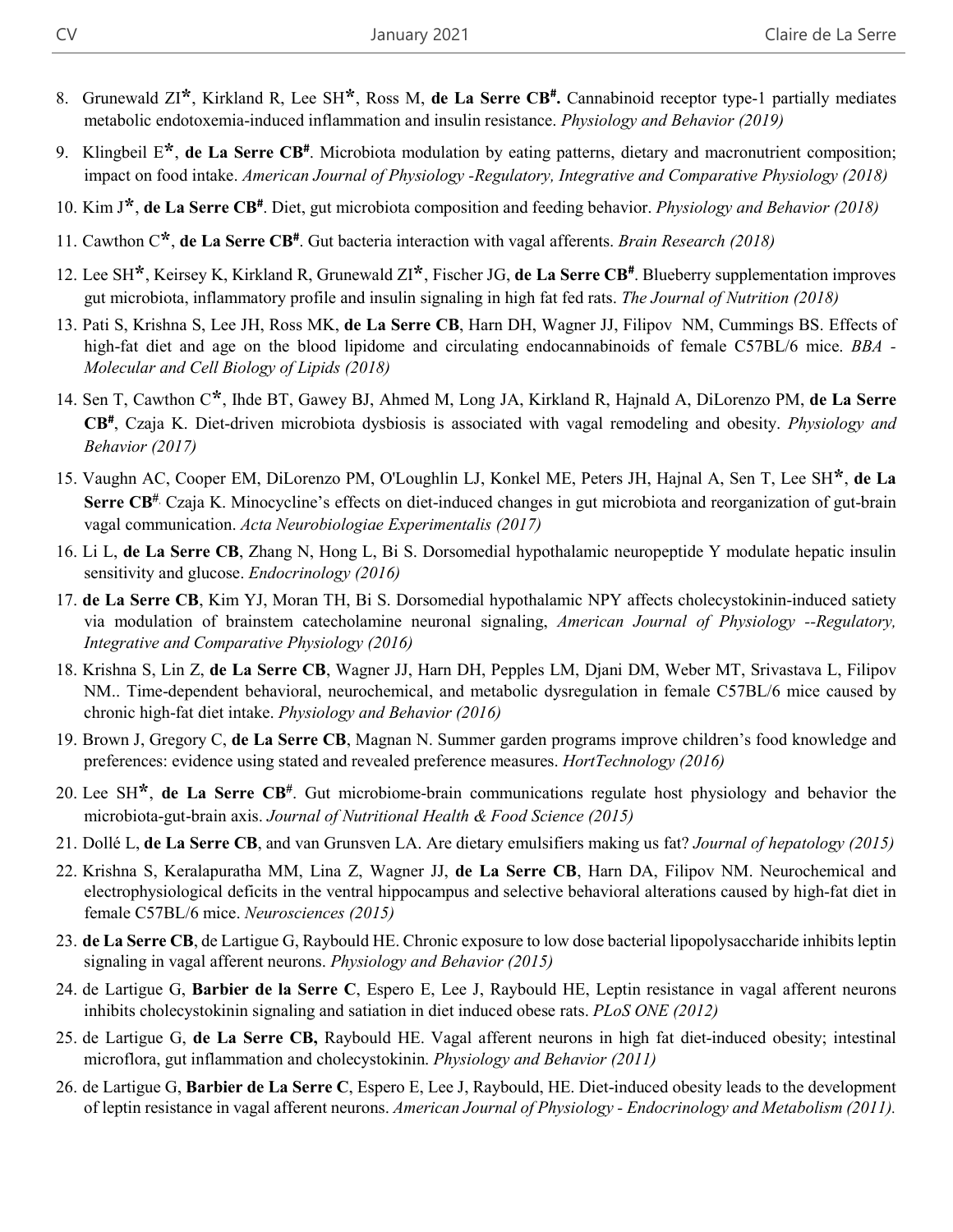- 27. **de La Serre CB**, Ellis CL, Lee J, Hartman AL, Rutledge JC, Raybould HE. Propensity to high fat diet-induced obesity in rats is associated with changes in the gut microbiota and gut inflammation. *American Journal of Physiology - Gastrointestinal and Liver Physiology (2010)*. Selected for highlights in Physiology 2010, no. 5
- 28. de Lartigue G, Dimaline R, Varro A, Raybould H, **de La Serre CB**, Dockray GJ. Cocaine-and amphetamine-regulated transcript mediates the actions of cholecystokinin on rat vagal afferent neurons*. Gastroenterology (2010)*
- 29. Paulino G, **Barbier de La Serre C**, Knotts T, Oort PJ, Newman J, Adams S, et al. Increased expression of receptors for orexigenic factors in nodose ganglion of diet-induced obese rats. *American Journal of Physiology - Endocrinology and Metabolism (2009)*

#### **BOOK CHAPTERS**

Laye S and **de La Serre C,** Neuroinflammation et obésité, Traité pratique de médecine des obésités, (*2020)*

**Barbier de La Serre, C**. and Moran TH. Cholecystokinin and Satiety, Handbook of Biologically Active Peptides, Second Edition, Abba J. Kastin (ed), Elsevier – Academic Press, Amsterdam *(2013)*

| <b>SOURCE</b>                                                                 | <b>TITLE</b>                                                                                                                                        | <b>DATES</b> | <b>ROLE</b> | <b>AMOUNT</b> |
|-------------------------------------------------------------------------------|-----------------------------------------------------------------------------------------------------------------------------------------------------|--------------|-------------|---------------|
| National institute of<br>Health - NIDDK                                       | Consequence and mechanism of diet-driven<br>vagal remodeling on gut-brain feeding<br>behavior                                                       | 2020 - 2025  | PI          | \$1,772 800   |
| Alliance for Potato<br>Research & Education                                   | Efficacy of potato resistant starch on improving<br>gut microbiota composition, inflammatory<br>profile, and insulin signaling in high fat fed rats | 2017-2019    | PI          | \$151,458     |
| National institute of<br>Health - NIDDK                                       | Microbiome-Vagal-Brain signaling: impact on<br>the reward system and food intake                                                                    | 2016-2019    | PI          | \$248,000     |
| <b>UGA Clinical &amp;</b><br><b>Translational Research</b><br>Unit seed grant | Autism Spectrum Disorder: The Role of Diet,<br>Physical Activity, and Gut Microbiome on Bone<br>Strength                                            | 2017-2018    | Co-PI       | \$38,639      |
| UGA faculty research<br>grant                                                 | Influence of meal patterning on microbiota<br>composition and insulin resistance                                                                    | 2016-2018    | PI          | \$10,000      |
| <b>USDA - National</b><br>Institute of Food and<br>Agriculture                | Impact of a High Anthocyanin Food on<br>Intestinal Microbiota and Intestinal and<br>Systemic Inflammation                                           | 2014-2017    | Co-PI       | \$325,000     |
| UGA faculty research<br>grant                                                 | Role of the endocannabinoid system in<br>endotoxemia-induced insulin resistance                                                                     | 2014-2015    | PI          | \$10,000      |
| <b>UGA Seed Grant</b><br>Funding                                              | Reducing obesity induced gastrointestinal<br>inflammation by using encapsulated probiotics                                                          | 2014         | Co-PI       | \$10,000      |
| UGA obesity initiative<br>Preliminary data                                    | Inflammation and autism: an investigation on<br>the contribution of diet-induced maternal<br>obesity to autism's etiology and the feasibility       | 2014         | Co-PI       | \$25,000      |
| research proposal                                                             | of intervention treatment with a potent anti-<br>inflammatory glycan                                                                                | 2013         | Co-PI       | \$25,000      |

### **RESEARCH SUPPORT**